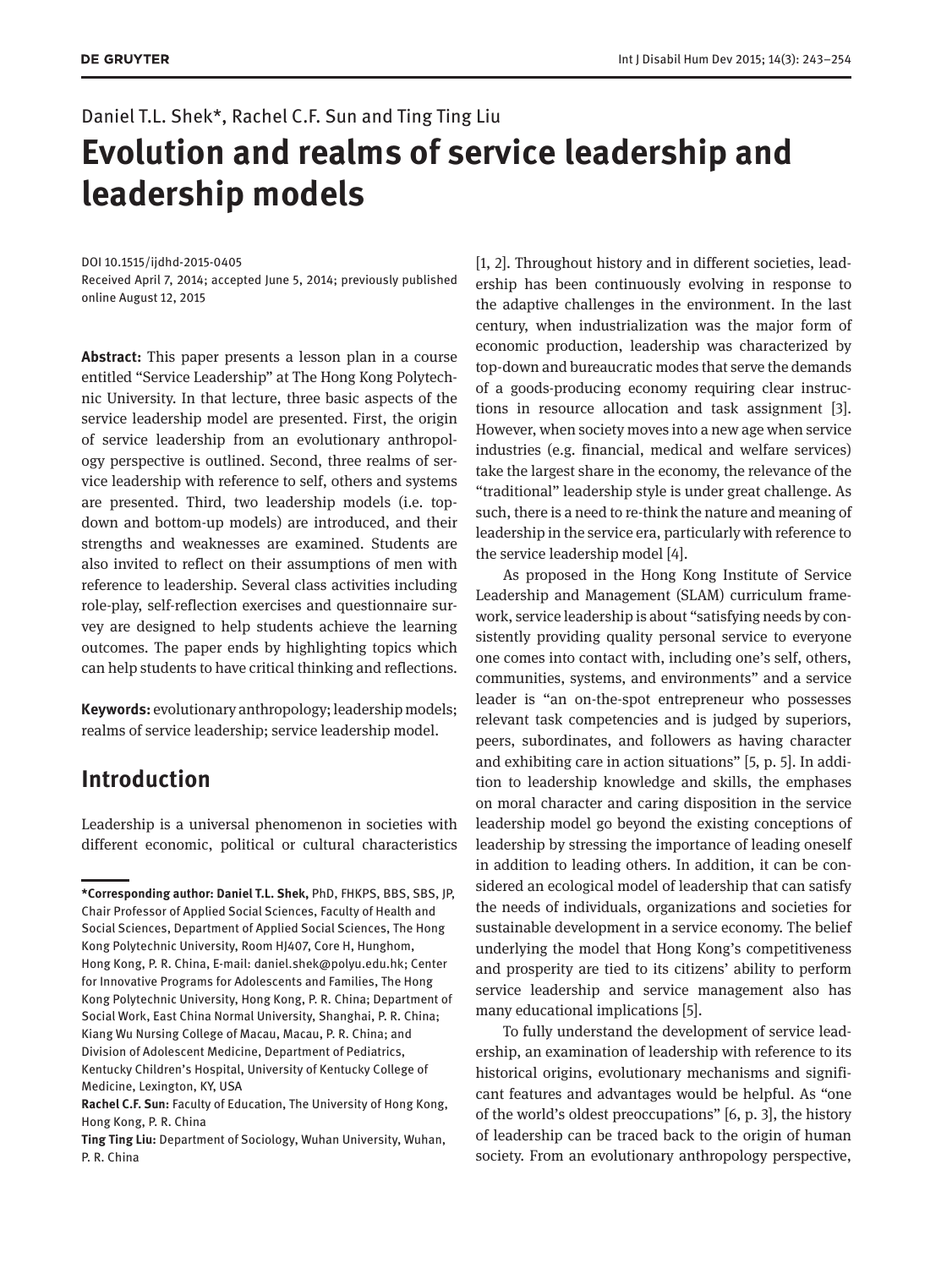leadership is an outcome of natural selection [7]. In the complex process of social development, individuals who are confronted with various adaptive difficulties usually need to join up to respond to the challenges and achieve their shared goals, which results in the existence of leadership. More importantly, in the history of human adaptation, people also developed moral intuitions and service propensities, which are crucial to the successful survival of individuals and cooperative groups [5]. Basically, a group of people with diverse interests, intentions and habits can only survive and reach an optimum state of living with each other if the wellness of all members as a whole are maximized through the development of morality.

Haidt and Joseph [8] summarized five sets of basic human concerns, including harm/care, fairness/reciprocity, in-group/loyalty, authority/respect and purity/sanctity, each of which is linked to an adaptive challenge and one or more moral emotions. It was suggested that these five foundations of human intuitive ethics to some extent depict the way our ancestors lived. As moral issues are fundamental issues about how people ought to relate to each other [9], moral sense and service tendencies should be inherent in any kind of human life wherever two or more people are involved and naturally be basic concerns of leadership.

However, in the industrial age, where goods-focused thinking and goods-based business paradigms are prevailing, people's moral intuitions and service propensities are significantly undermined [5]. In many instances, mass production and profit-maximization at the expense of individual well-being and environmental conservation is not uncommon. Nowadays, when the Hong Kong economy has turned into a service-based structure and the environment is increasingly complex and fast-changing [10], the value of morality-related qualities and service qualities in impelling economic prosperity again becomes prominent. Hence, it is important to define leadership within a moral framework based on a service premise, which is in fact the original approach of leadership practice in human societies. According to the service leadership model, a core belief is that "service leadership is the world's oldest, most competitive, and longest surviving business model" [5].

According to the service leadership model, leadership is essentially a kind of service that can ethically satisfy the needs of targets in multiple ecological layers, including self, others, groups, communities, systems and environments [5]. By broadening the realms and redefining the nature of leadership, the service leadership model outperforms other leadership models in fitting the contemporary context that is featured by globalization, diversity, information explosion and service orientation. Traditional conceptions of leadership are usually confined to the individual level. As noted by Rost [11], leaders were usually those "great men and women with certain preferred traits who influence followers to do what the leaders wish in order to achieve group/organizational goals that reflect excellence defined as some kind of higher-order effectiveness" (p. 95). Under this model of leadership, coercive management strategies are preferred, and leaders' personal needs are met at the cost of followers' interests.

There are some advances in recent leadership theories that put their primary focus on collaborative relationships between leaders and followers as well as the empowerment of followers [12–14]. Even so, such changes are still inadequate as leaders themselves as targets of leadership/ service are generally forgotten. In reality, as asserted by Scharmer et al. [15], "an effective leader will have the capacity to use his or her Self as the vehicle–the blank canvas–for sensing, tuning in to, and bringing into presence that which wants to emerge" (p. 12). Some researchers even argue that the paramount tool for leading 21st-century change is the leader's self [16]. Paying similar attention to self-leadership, service leadership theorists suggest that self-leadership is an indispensable part of authentic leadership, and self-serving efforts should aim at ethically improving one's competencies, abilities and willingness to help satisfy the needs of others. In addition, service leadership takes into account the needs of environments and systems as well, regarding them as another realm of service leadership. This view was supported by Rost and Barker [17] who contended that in the postindustrial world, the concept of leadership must incorporate the complexities of social processes and the pluralistic nature of global society and "serve the general needs of society rather than the exclusive needs of corporations or of corporate executives" (p. 5).

Another important feature of the service leadership model is its focus on the strengths and potentials of individuals. Traditional leaders generally adopted a top-down hierarchical model in which influences only go from leader to subordinates rather than the opposite [10]. Although such a model proved useful in the past goods-dominant economy that preferred quantity to quality, result to process, efficiency to effectiveness and physical assets to social assets [3, 18], there is no place for authoritarian leadership in the present service- and knowledge-based society [19]. In contrast to the rigid mode of industrial production, a service economy typically displays high complexity, flux and diversity [10, 20], which requires organizations to be adaptive and flexible enough to survive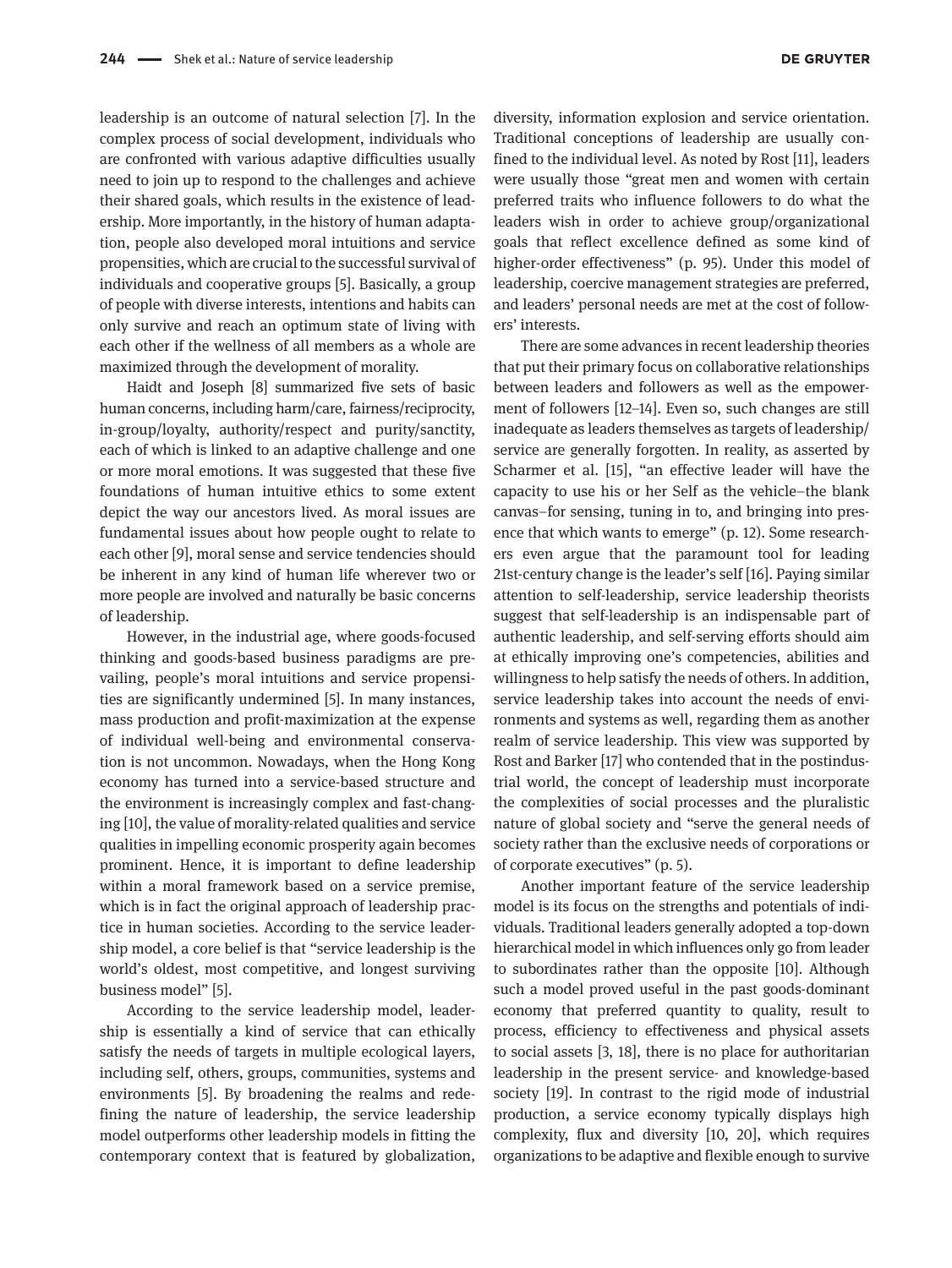| <b>Activity</b>                      | <b>Procedures</b>                                                       | <b>Materials</b><br>Lecture PPT |  |
|--------------------------------------|-------------------------------------------------------------------------|---------------------------------|--|
| 1. Opening (5 min)                   | Opening:<br>- Recap lecture 2                                           |                                 |  |
| 2. Lecture (15 min)                  | Part I: History and evolutionary origin of service leadership           | Lecture PPT                     |  |
| 3. Role-play (25 min)                | "Getting Back to the Ancient Era"                                       | Lecture PPT                     |  |
|                                      |                                                                         | Appendix 1                      |  |
| 4. Lecture (10 min)                  | Part II: Three realms of service leadership                             | <b>Lecture PPT</b>              |  |
| 5. Self-reflection exercise (15 min) | "My Leadership in Myself, Others, and Systems"                          | Lecture PPT                     |  |
|                                      |                                                                         | Worksheet 1                     |  |
| 6. Lecture (10 min)                  | Part III: Two models of service leadership: top-down and bottom-up      | Lecture PPT                     |  |
| 7. Class activity (15 min)           | "Human Nature: How do I View?"                                          | Lecture PPT                     |  |
|                                      |                                                                         | Worksheet 2                     |  |
| 8. Lecture (5 min)                   | Part IV: Advantages and disadvantages of the two models                 | Lecture PPT                     |  |
| 9. Lecture (5 min)                   | Part V: Conclusion                                                      | Lecture PPT                     |  |
|                                      | - Conclude the lecture                                                  |                                 |  |
| 10. Sharing (5 min)                  | Sharing:                                                                |                                 |  |
|                                      | - Invite two students to share their thoughts after taking this lecture |                                 |  |

in such a context [21]. As knowledge workers who are creative, independent and active constitute the primary human resource in the new economy [22], it is necessary to allow those taking initiative in knowledge generation to share leadership regardless of their positions of formal authority [20]. Out of these concerns, service leadership advocates that a "maritime" leadership style, which combines both top-down and bottom-up models, in contrast to the "continental" style (i.e. top-down model only), is more productive, competitive, profitable and sustainable [5].

In short, the service leadership model proposed by the Hong Kong Institute of Service Leadership and Management is innovative because it focuses on leadership within the service economy context. With its emphases on moral character from an evolutionary anthropology perspective, ecological perspective and with a positive view about human beings, it provides an important alternative perspective on leadership. In this paper, a detailed lesson plan in a course titled "Service Leadership" is presented in which three basic aspects of service leadership, including its origins from an evolutionary anthropology perspective, realms of service leadership and the two models of leadership (bottom-up vs. top-down models) are highlighted. The course has 14 lessons in total, each lasts 2 h, and the present lesson plan is Lecture Three.

# **Overview of the lecture**

By tracing the evolutionary development of leadership in human society, this lecture introduces students to the origins of service leadership and contextualizes leadership

in different historical, cultural and social settings. The importance of promoting service leadership in contemporary Hong Kong society is further highlighted. Then, three realms of service leadership (i.e. self, others and systems) and two leadership models (i.e. top-down and bottom-up) are elaborated with examples to help students understand the basic framework of service leadership and reflect on their personal acts and assumptions with reference to service leadership. The objectives of Lecture Three are to enable students to 1) understand the evolutional origin of leadership; 2) appreciate the importance of leadership in different socio-cultural contexts; 3) identify service leadership in the realms of self, others and systems; 4) recognize the pros and cons of top-down and bottom-up leadership styles; and 5) reflect on one's own behaviors and assumptions in relation to service leadership.

There are five parts of this lecture. These include 1) history and evolutionary origin of service leadership; 2) three realms of service leadership; 3) two models of service leadership – top-down and bottom-up; 4) advantages and disadvantages of the two models; and 5) conclusion. Three class activities have been designed for this lecture to facilitate students' learning in the forms of roleplay, self-reflection exercises and questionnaire survey. More details about the rundown are shown in Table 1.

## **Content of the lecture. Part I: history and evolutionary origin of leadership**

Anthropological evidence suggests that leadership universally exists in all human societies [23]. Whenever a group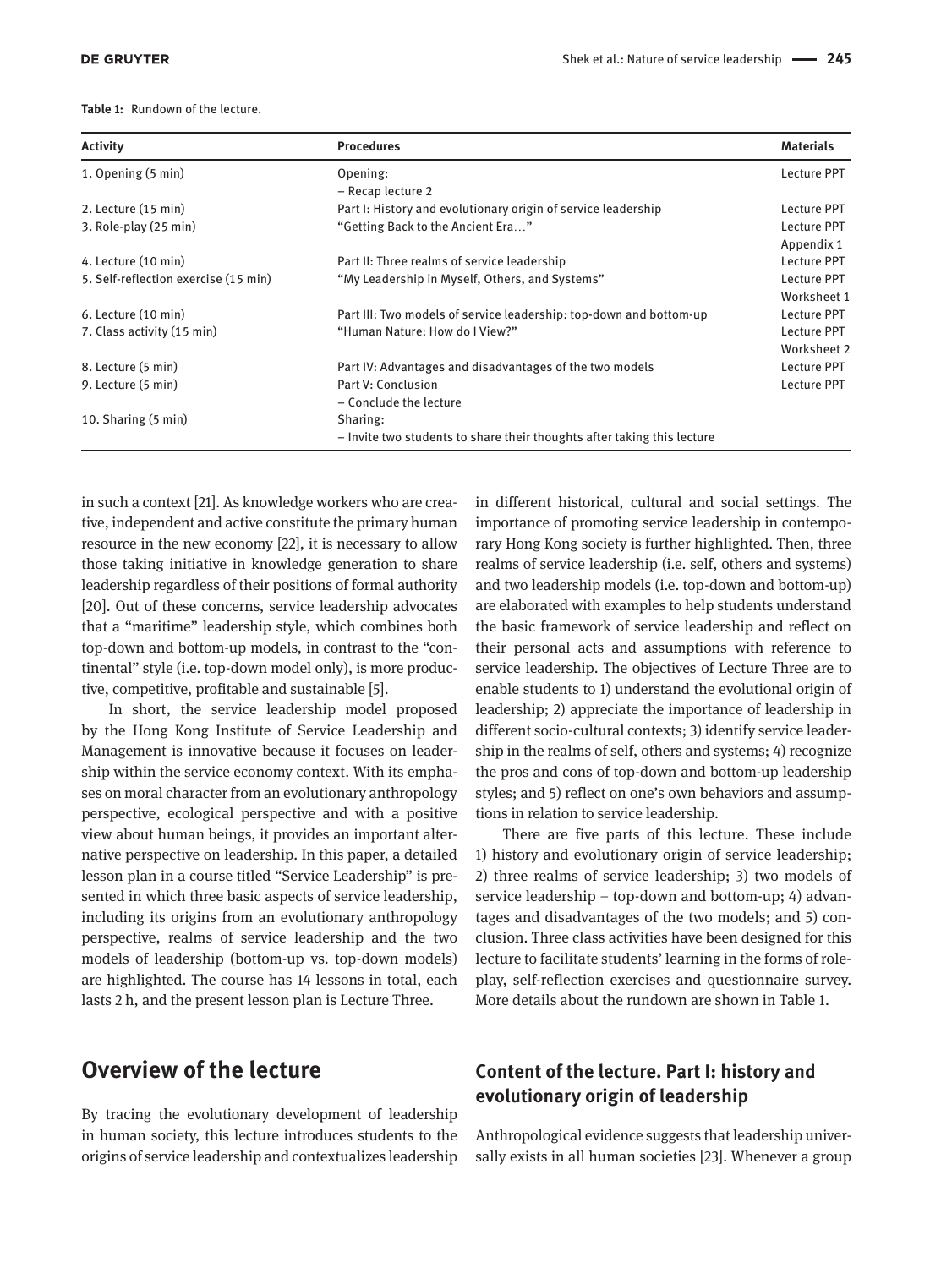of people gather, a leader-follower relationship naturally develops, even when the group tends to be leaderless [7, 24]. Evolutionary theory implies that the emergence of leadership is a result of natural selection through which individual people coordinate their actions to cope with diverse challenges in the natural and social environments [25, 26]. By determining the type, timing and duration of group activities, the formation of leader-follower relationships can facilitate group decision-making, directing the group toward a mutually expected direction [7]. The benefits of quality leadership can be simultaneously shared by both leaders, who are rewarded with more wealth and socioeconomic capital, and followers, who can make achievement more easily by virtue of collective effort [25, 27]. Moreover, it was noted that the ways different selection pressures shape leadership are different. The development of leadership is normally fine-tuned to specific adaptive challenges [7].

There is an evolutionary viewpoint that leadership is a product of resource and status competitions in which leadership is interpreted as a sort of dominance of people who occupy higher positions over lower-ranked ones [28]. While this notion gives emphasis to the competences constituting the necessary qualities that a leader must possess, it underestimates the importance of social emotional intelligence such as morality, altruism, empathy, generosity and fairness in leadership, which more often serves as a coordination device that helps groups to respond to various problems [29]. As pointed out by Van Vugt, Hogan and Kaiser [25], "good leaders should be perceived as both competent and benevolent because followers want leaders who can acquire resources and then are willing to share them" (p. 190). The fierce intergroup competitions in the evolutionary history also created pressures for the development of a range of collectivistic traits as mentioned above that can significantly contribute to the group cohesion and competitiveness. Hence, service leadership is considered the world's oldest, most competitive and longest surviving business model during which people naturally evolved leadership together with moral intuitions and service propensities.

At the beginning of this part of the lecture, several pictures showing the nature of leadership as a universal phenomenon are shown to students. The instructor then leads students to look back on leadership wisdom developed in ancient human societies. Based on several examples of different types of leader (e.g. emperor, head of clan, military general), students are asked to think about whether leadership can be sustained without some sense of morality or service, which subsequently leads to the notion that service leadership is in fact the

world's oldest surviving business model. Drawing on the insights of the evolutionary perspective, the instructor explains to students the evolutionary mechanisms of service leadership and eventually arrives at a conclusion that service leadership is in a sense the result of natural selection.

#### **Activity 1: getting back to the ancient era**

This activity is a role-play, scheduled at the end of Part 1 to facilitate students' understanding of the evolutional origins of different leadership forms. Three scenarios reflecting different human adaptive challenges in ancient times are assigned to students (see Appendix 1). Based on the scenarios they received, each group of students is requested to act out the described situations and how a leader emerges and behaves in such a context. Following students' performance, a discussion on what kind of leadership is required under what situations as well as reflections on whether leadership can benefit group behaviors are initiated in the class. The activity is wrapped up by concluding that different adaptive problems produce different forms of leadership and that leadership naturally develops where there is a group.

### **Part II: three realms of service leadership**

As pointed out by Chung [5], human beings ordinarily maintain their fitness and survival and promote individual and group prosperities by thinking and behaving appropriately in three realms of relationships – individual, group and systems. Basically, the individual domain points to a person's intrapersonal relationship with self; the group domain denotes interpersonal relationships with other individuals and groups; the systems domain entails relationships with the general environment.

With reference to the specific situational contexts where the three realms of relationships take place, Chung [5] offered more explanations including that intrapersonal relationships occur within one's mind or body as well as places the individual operates in such as home and church; interpersonal relationships exist in places where two or more people interact and carry out service transactions (e.g. local offices, customer interaction arenas). Relationships with systems usually take place in communities where individuals, groups, and human created systems operate interactively in and via a variety of contexts (e.g. cities, nations). A brief summary of the three realms of service leadership is shown in Table 2.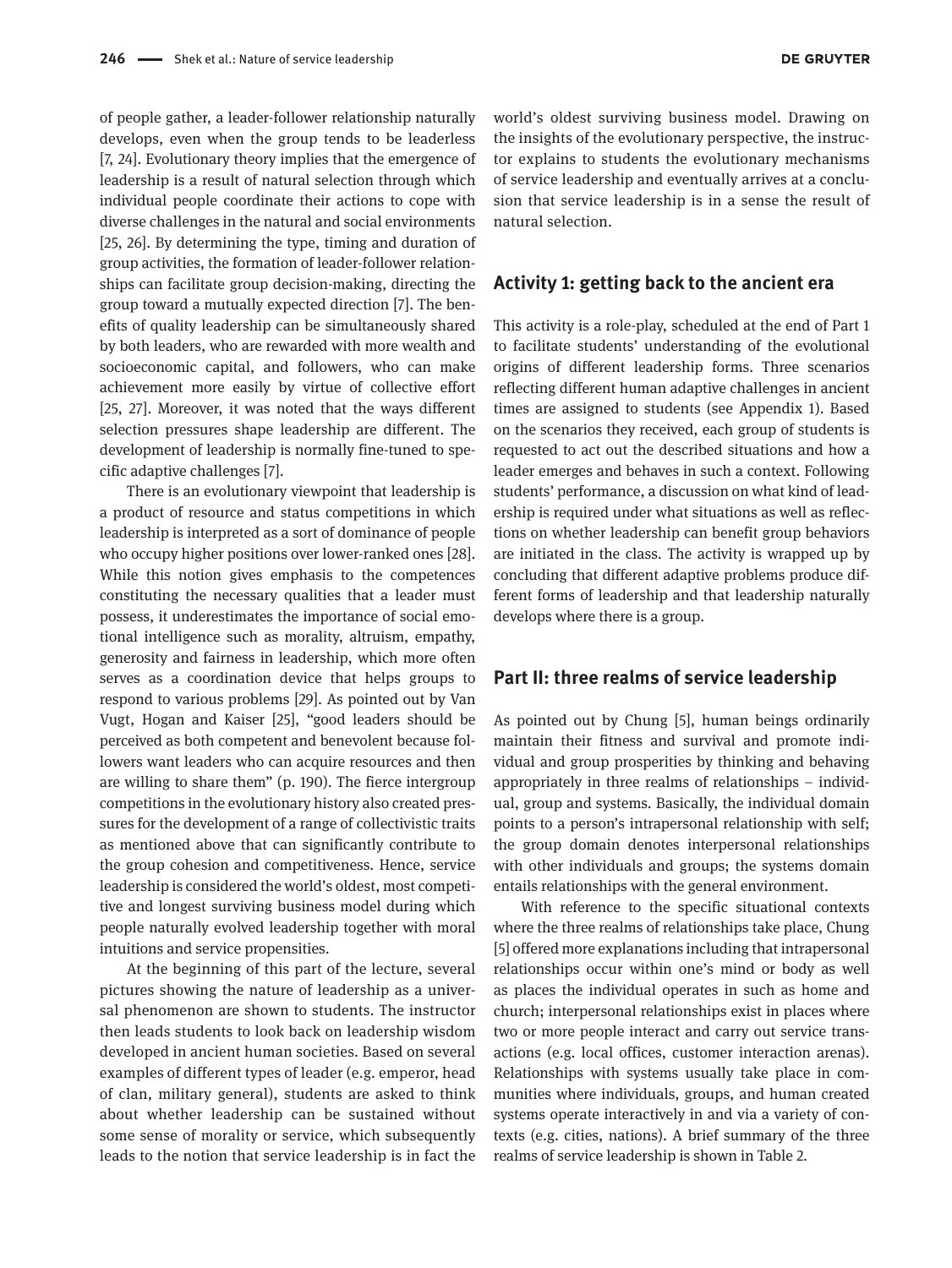|              | <b>Self</b>                     | Others                                      | <b>Systems</b>                                                                              |
|--------------|---------------------------------|---------------------------------------------|---------------------------------------------------------------------------------------------|
| Relationship | With self                       | With other individuals and groups           | With systems and the environment                                                            |
| Service      | To one's self                   | To other people and groups                  | To systems and the environment                                                              |
| Context      | Within mind/body                | In places where two or more people interact | In communities where individuals, groups and<br>human-created systems operate interactively |
| Sense        | Sense of personal<br>governance | Sense of influence, care and sharing        | Sense of influence on and contribution to<br>"things that happen to me"                     |

**Table 2:** Three realms of service leadership.

According to the ecological systems theory, a person is embedded in a set of nested structures (e.g. family, school, community, society) that together constitute the ecological environment one lives in [30]. Development and changes are the outcome of interactions between the entity (e.g. human, family or school) and its environment [31]. The ecological perspective suggests that holistic and authentic leadership should act on all levels of the environment. Hence, self, others and environmental systems are considered three equally important realms a service leader needs to lead and serve.

In this part, the instructor first leads students to recap a figure shown in Lecture One, which represents multi-level contexts (i.e. self, others, community, society and environment) where a service leader operates. Then the contexts are categorized into three realms of service leadership, and detailed explanation is provided and summarized in a table. The instructor also gives examples (e.g. Mandela as a leader in systems) to help students understand how to perform service leadership in certain realms. At the end of this part, a classic Chinese proverb is introduced to call students' attention to a culture-specific interpretation.

## **Activity 2: my leadership in myself, others and systems**

The second activity takes the form of a self-reflection exercise, the purpose of which is to help students reflect on their own service leadership in the three realms (i.e. self, others and systems) after learning Part 2. The concept that everyone can be a service leader whose behaviors contribute to the wellness of self and other people as well as the broader community or society is emphasized at the start of this session. Based on a worksheet (see Appendix 2), students are asked to identify at least one personal act in each of the realms and explain how these acts reflect service leadership in that realm. Upon completion of the worksheets, the instructor invites several students to share their experiences in class and encourages students to reflect on which realm(s) they want to improve further and what they plan to do.

## **Part III: two models of leadership: top-down vs. bottom-up leadership**

How leaders and followers interact and what their consequences are have long been topics of great research interest. Although leadership was traditionally viewed as a hierarchical process by which people in higher positions influence their subordinate people to do what they wish them to do, a paradigm shift toward a simultaneous, ongoing, mutual influence process is increasingly advocated in recent works [32, 33]. These two styles of leadership often appear as dichotomies such as "top-down" vs. "bottom-up" leadership, "vertical" vs. "shared" leadership or "autocratic" vs. "democratic" leadership in existing literature [33–35].

There are many differences between these two models of leadership [20, 33, 36]. First, top-down leadership takes place through a unidirectional influence process, whereas bottom-up leadership flows through a collaborative process. Second, in top-down leadership the decisionmaking mechanism is rigid where leaders have full control. In contrast, decision-making is flexible where accountability is shared at all levels in bottom-up leadership. Third, whereas top-down leadership usually relies on authority, manipulation and coercion to achieve group goals, group goals are attained through members' commitment and collaboration in bottom-up leadership. Fourth, in top-down leadership, followers are not to be trusted but controlled, whereas the bottom-up model assumes that followers are independent, creative, dignified and trustworthy.

This part introduces the characteristics of the two leadership models. To facilitate students' comprehension of the models, two specific examples are provided. One is the former CEO of the HP company Fiorina, who is famous for her strict management of employees, and the other is the HCL company, whose philosophy is "employee first, customer second". Short films are played respectively to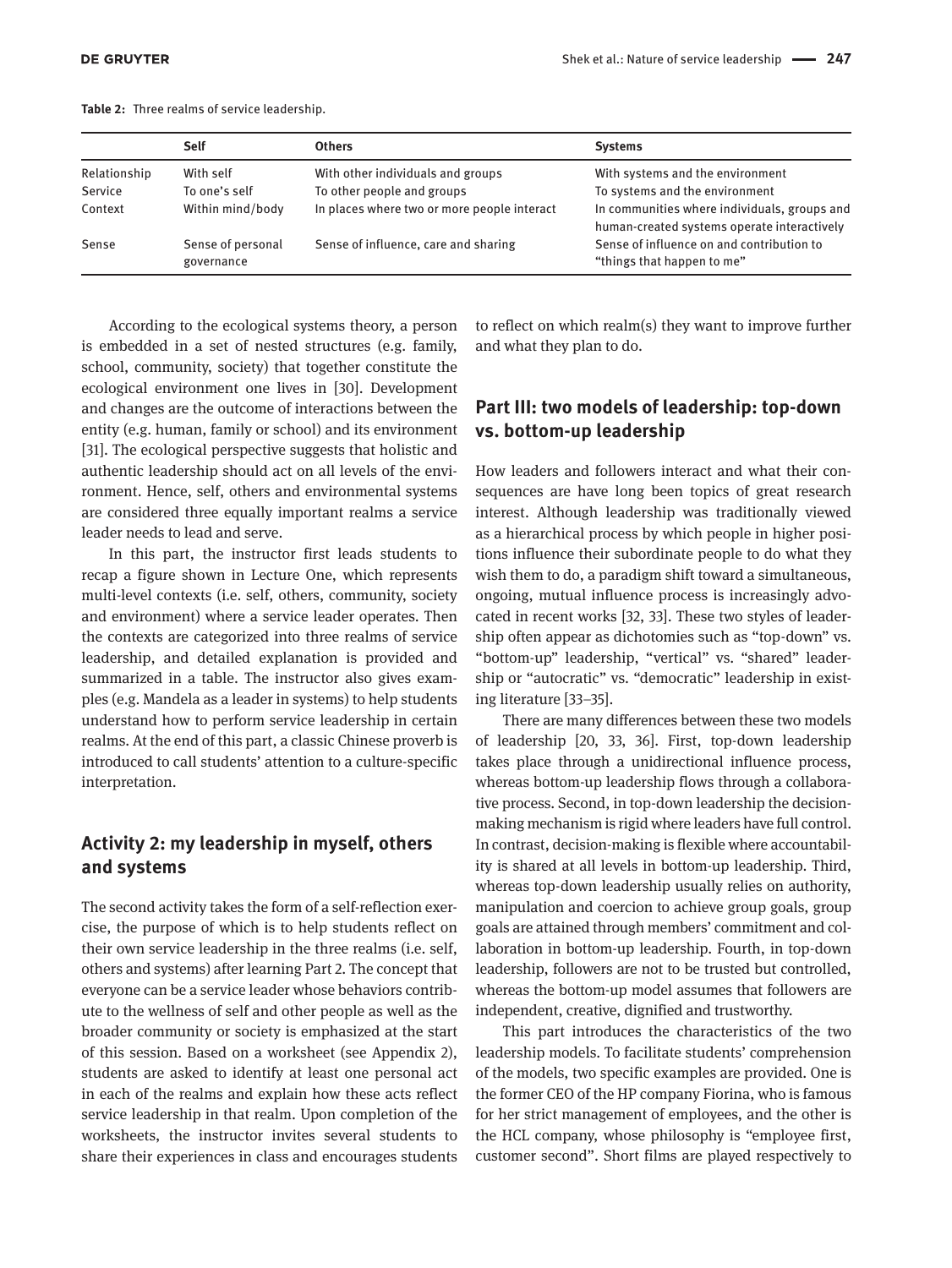show their stories. Students are encouraged to share their observations after watching the videos.

#### **Activity 3: human nature: how do I view?**

This activity is designed as a follow-up exercise for Part 3. A questionnaire measuring perceptions of human nature is adopted (see Appendix 3) based on which students are expected to reflect on how these perceptions are related with their favored leadership styles (i.e. top-down or bottom-up). By calculating scores on each item, students can identify their own standpoints about human nature. After completing the questionnaire and scoring, the instructor invites a few students to share their scores or thoughts on this topic and also the leadership models they think are the most desirable. The activity is wrapped up with the instructor's interpretation of the relationship between one's human nature assumptions and preferred leadership style.

### **Part IV: advantages and disadvantages of the two models**

Numerous studies have been conducted to investigate the outcomes of different models of leadership. After presenting the research findings, students are helped to understand that whether top-down or bottom-up leadership is effective is usually not a question. The question to be asked is in what contexts which kind of leadership should be adopted. For example, the relatively heavier emphasis on a collaborative approach of leadership shown in the current research field is framed under contemporary service-oriented socioeconomic settings [3, 10]. As such, it is necessary to identify the advantages and disadvantages of each of the models, so that appropriate application of them is possible.

Briefly speaking, the advantages of top-down leadership are primarily reflected in the efficiency of decisionmaking and task accomplishment, maximized use of collective resources and effectiveness in group mobilization. However, this style of leadership may frustrate followers' motivation, suppress creative ideas of team members and create an environment of fear and resentment. With regard to the bottom-up model, while it is more effective in producing higher motivation and less stress, stimulating and facilitating creativity and innovation, and bringing empowerment in followers, such an approach may result in a loss of strategic focus in decision-making, particularly by the absence of overall rules, allow top leaders to

evade responsibilities and promote the inconsistent application of policies [20, 36, 37]. In view of these pros and cons, service leadership theory recommends combining both top-down and bottom-up models to accommodate different situational requirements.

To inspire students' thinking, the instructor only shows the disadvantages of top-down leadership and the advantages of bottom-up leadership initially. The students are then encouraged to analyze the advantages of top-down model and disadvantages of bottom-up model. After students have some discussion, a model that combines the two models of leadership is recommended. Further illustrations are offered on how to choose leadership models in face of different situations, such as emergent situation and long-term decision-making.

### **Part V: conclusion**

A brief summary is made of the information covered in the lecture. In addition, students are invited to identify which core beliefs this lecture is linked to for the purpose of strengthening their systematic understanding of the service leadership theory. This exercise would be set as a regular practice in the following lectures.

# **Discussion**

A lecture regarding the understanding of service leadership in a history realm is presented above, and more content can be included to promote the critical thinking and reflection of students if time is available. First, more thoughts on the relationship between the evolutionary view of leadership under service leadership and its emphasis on moral character should be explored. If it is "survival of the fittest" that matters, which is essentially related to the "selfish gene", why is it necessary to talk about morality? Second, it would be interesting to encourage students to discuss the relative contribution of genetic and environmental influences on the shaping of leadership. How might "nature" and "nurture" contribute to the emergence of service leadership? Third, with reference to the three realms of leadership, it would be interesting to ask which realm is more important than the others. For example, with reference to Confucian thoughts, self-cultivation is the root of leadership, which precedes regulation of the family, ruling the country and governing the world [38]. However, sociologists and those theorists adopting a macro perspective focus on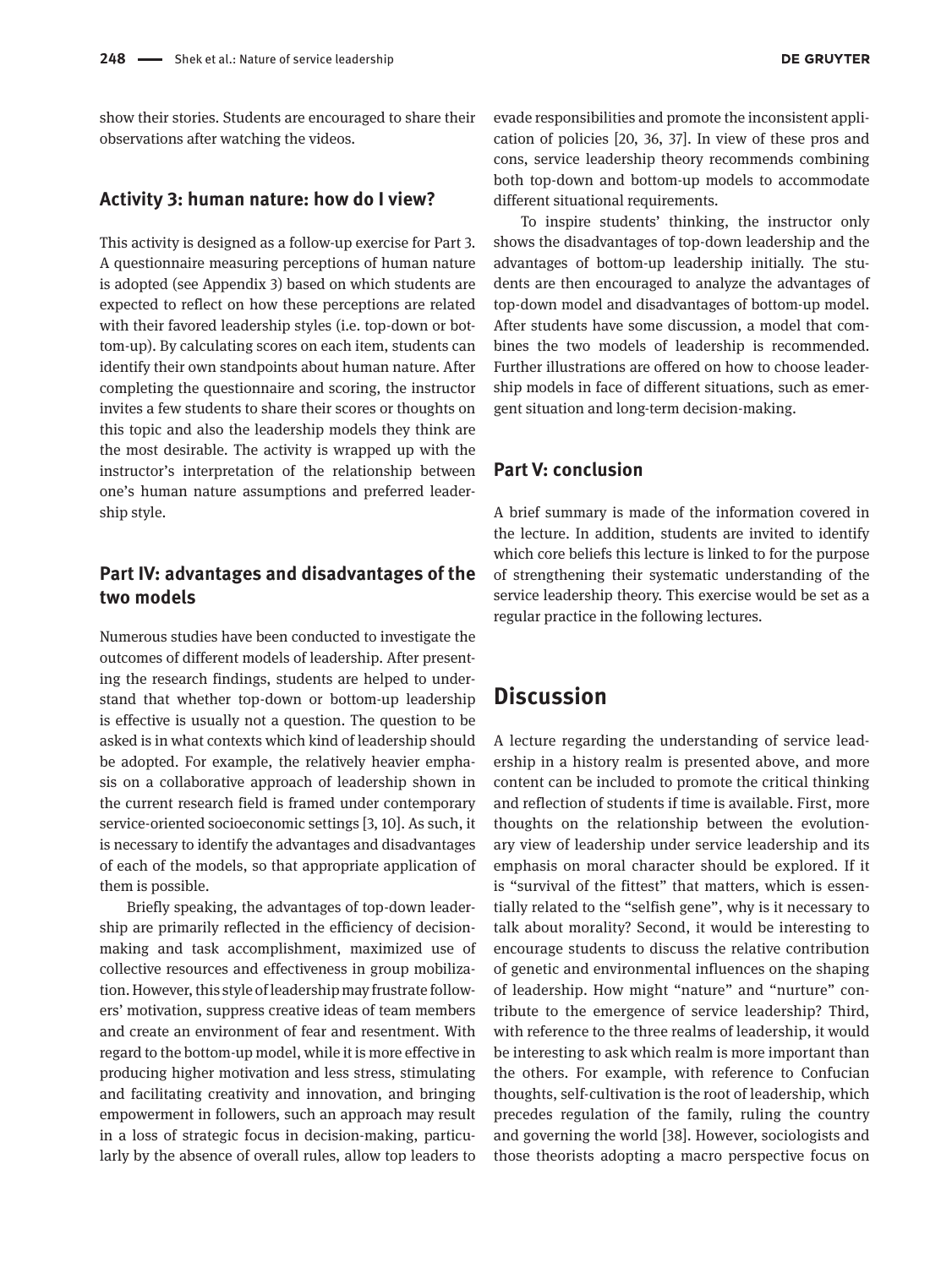how the environment affects leadership. Finally, more thoughts should be spent on a discussion of the linkage between the "top-down" and "bottom-up" leadership qualities and assumptions of men. More negative views of human beings are associated with the "top-down"

view, and more positive views of men are associated with the "bottom-up" views of men. In fact, students should be encouraged to explore their own assumptions about men and how these assumptions are linked to their views about leadership.

# **Appendix 1**

### **THE HONG KONG POLYTECHNIC UNIVERSITY DEPARTMENT OF APPLIED SOCIAL SCIENCES APSS2820 Service Leadership**

Lecture Three: History, Realms and Models

#### **Role-play: Getting Back to the Ancient Era**…

Cut-off the three scenarios along the dotted lines, and ask students to draw one from them for their groups, respectively. Request each group discuss how an effective leader should act in the situation they have drawn and then role-play the scenario collaboratively.

------------------------------------------------------------------------------------------------------------------------------------------------------------------

#### **Scenario A:**

The lasting rainstorm is putting the whole village in great danger of destructive flooding. The leader needs to find the tribe a new place to live and make sure all the villagers, including women and children, can move safely in the shortest time.

#### *How should an effective leader act in this situation*?

#### ------------------------------------------------------------------------------------------------------------------------------------------------------------------ **Scenario B:**

There is a big tribe composed of dozens of households. Every day there are various conflicts among the tribe members. This time, Mike's cattle have eaten many crops at Simon's farmland, causing an intensifying dispute between the two families. The tribe leader has to deal with these kinds of conflicts every day and prevent trivial things from developing into big issues.

#### *How should an effective leader act in this situation*?

------------------------------------------------------------------------------------------------------------------------------------------------------------------

#### **Scenario C:**

The recent attacks from the neighboring tribe, who are trying to expand their territory, have caused huge losses and have posed a threat to the safety of your tribe. It is more and more difficult to protect your people from subsequent aggressions with passive defense.

#### *How should an effective leader act in this situation*?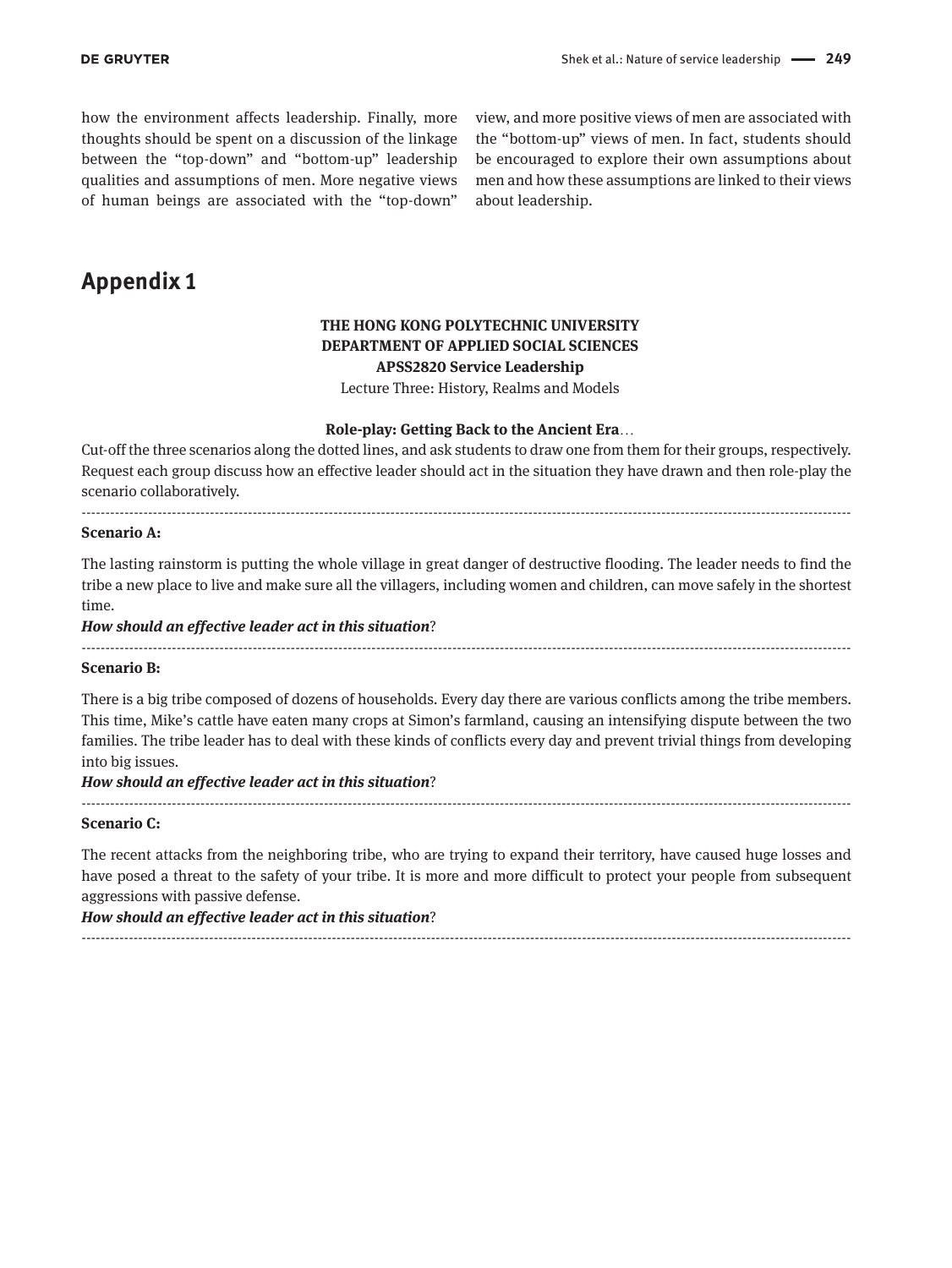# **Appendix 2**

#### **THE HONG KONG POLYTECHNIC UNIVERSITY DEPARTMENT OF APPLIED SOCIAL SCIENCES APSS2820 Service Leadership**

Lecture Three: History, Realms, and Models

# My Leadership in Myself, Others, and Systems

**Try to identify at least one personal act you performed in the past that was in each of the three realms of leadership: self, others, and systems. Then briefly describe why this action is related to Service Leadership in that realm.** 

*Leadership in myself*

**My act(s):** 

**Why:** 

*Leadership in other people*

**My act(s):** 

**Why:** 

*Leadership in systems*

**My act(s):** 

**Why:**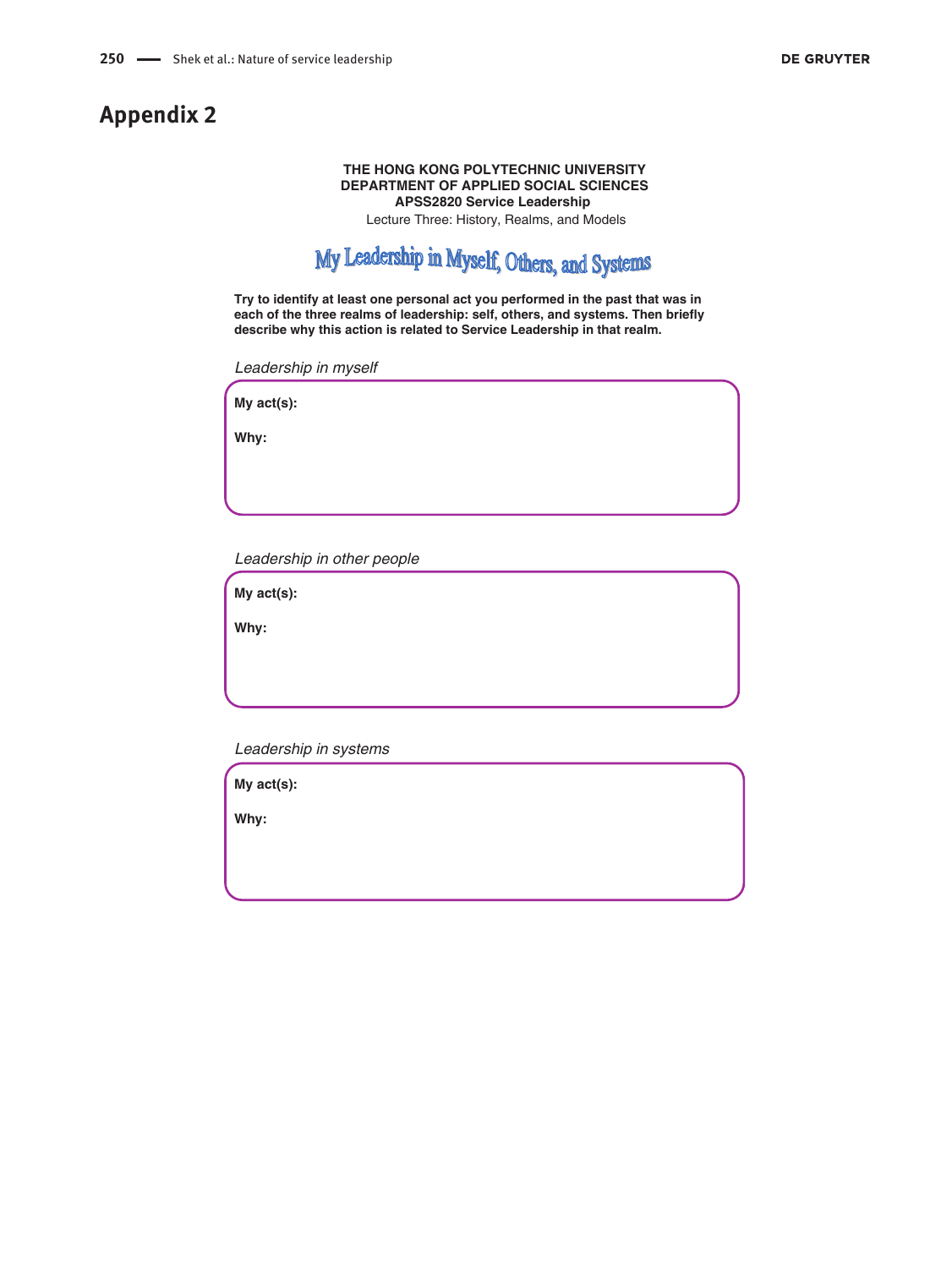# **Appendix 3**

#### **THE HONG KONG POLYTECHNIC UNIVERSITY DEPARTMENT OF APPLIED SOCIAL SCIENCES APSS2820 Service Leadership**

Lecture Three: History, Realms, and Models

#### **Human nature: How do I view?**

Read the following items and choose the answer that best describes your beliefs about human nature in general. The numbers from one extreme ("1") to another extreme ("7") represent different levels of feelings. "4" means "neutral". Please try to avoid choosing a neutral answer.

#### **Part 1**

| 1. I believe people are |                                                      |   |                         |   |                          |                                        |
|-------------------------|------------------------------------------------------|---|-------------------------|---|--------------------------|----------------------------------------|
| $\mathbf{1}$            | $\mathfrak{p}$                                       | 3 | $\overline{4}$          | 5 | 6                        | $\overline{7}$                         |
| Completely rational     |                                                      |   | (Neutral)               |   |                          | Completely irrational                  |
| 2. I believe people are |                                                      |   |                         |   |                          |                                        |
| $\mathbf{1}$            | 2                                                    | 3 | 4                       | 5 | 6                        | 7                                      |
|                         |                                                      |   |                         |   |                          | Completely                             |
| Completely free         |                                                      |   | (Neutral)               |   |                          | determined by genes<br>and environment |
|                         | 3. I believe people are                              |   |                         |   |                          |                                        |
| $\mathbf{1}$            | $\overline{2}$                                       | 3 | $\overline{4}$          | 5 | 6                        | $\overline{7}$                         |
| Completely proactive    |                                                      |   | (Neutral)               |   |                          | Completely reactive                    |
|                         | 4. I believe people are                              |   |                         |   |                          |                                        |
| $\mathbf{1}$            | $\overline{2}$                                       | 3 | $\overline{\mathbf{4}}$ | 5 | 6                        | 7                                      |
|                         | Completely changeable                                |   | (Neutral)               |   | Completely unchangeable  |                                        |
| 5. I believe people are |                                                      |   |                         |   |                          |                                        |
| $\mathbf{1}$            | $\overline{2}$                                       | 3 | $\overline{4}$          | 5 | 6                        | 7                                      |
|                         | Has much worth<br>(Neutral)                          |   | Completely worthless    |   |                          |                                        |
| 6. I believe people are |                                                      |   |                         |   |                          |                                        |
| $\mathbf{1}$            | $\overline{c}$                                       | 3 | 4                       | 5 | 6                        | $\overline{7}$                         |
|                         | Non-sinful (morally good)                            |   | (Neutral)               |   | Sinful (morally bad)     |                                        |
| 7. I believe people are |                                                      |   |                         |   |                          |                                        |
| 1                       | $\overline{2}$                                       | 3 | 4                       | 5 | 6                        | $\overline{7}$                         |
| Cannot be               |                                                      |   |                         |   |                          | Can be known                           |
| known via               |                                                      |   | (Neutral)               |   |                          | via natural<br>science                 |
| natural science         |                                                      |   |                         |   |                          |                                        |
| 8. I believe people are |                                                      |   |                         |   |                          |                                        |
| 1                       | $\overline{2}$                                       | 3 | 4                       | 5 | 6                        | $\overline{7}$                         |
|                         | More appropriately known<br>More appropriately known |   |                         |   |                          |                                        |
| via qualitative methods |                                                      |   | (Neutral)               |   | via quantitative methods |                                        |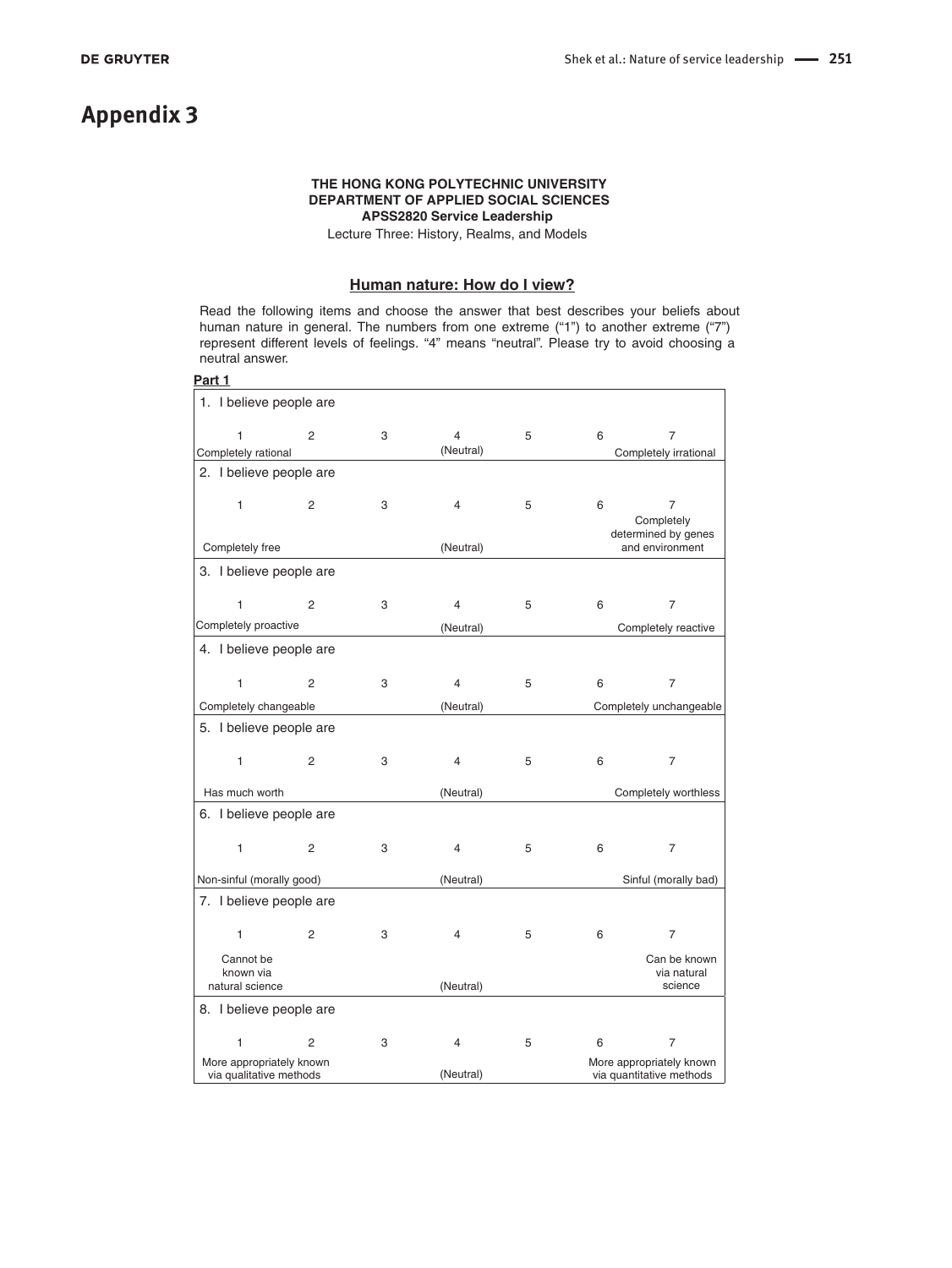| 9. I believe people are                          |                                       |           |                |                                    |                                          |                          |
|--------------------------------------------------|---------------------------------------|-----------|----------------|------------------------------------|------------------------------------------|--------------------------|
| 1                                                | $\overline{2}$                        | 3         | $\overline{4}$ | 5                                  | 6                                        | $\overline{7}$           |
| Cognitive rather<br>than affective               |                                       |           | (Neutral)      | Affective rather<br>than cognitive |                                          |                          |
| 10. I believe people are                         |                                       |           |                |                                    |                                          |                          |
| 1                                                | $\overline{2}$                        | 3         | 4              | 5                                  | 6                                        | 7                        |
|                                                  |                                       |           |                |                                    |                                          |                          |
| Completely trustworthy                           |                                       |           | (Neutral)      |                                    |                                          | Completely untrustworthy |
| 11. I believe people are                         |                                       |           |                |                                    |                                          |                          |
| $\mathbf{1}$                                     | $\overline{2}$                        | 3         | 4              | 5                                  | 6                                        | 7                        |
| Completely altruistic                            |                                       |           | (Neutral)      |                                    |                                          | Completely selfish       |
| 12. I believe people are                         |                                       |           |                |                                    |                                          |                          |
| $\mathbf{1}$                                     | $\overline{2}$                        | 3         | 4              | 5                                  | 6                                        | $\overline{7}$           |
| Completely autonomous                            |                                       | (Neutral) |                |                                    | Completely subject<br>to group influence |                          |
|                                                  | 13. I believe people are              |           |                |                                    |                                          |                          |
| $\mathbf{1}$                                     | $\overline{2}$                        | 3         | $\overline{4}$ | 5                                  | 6                                        | $\overline{7}$           |
| Very complex                                     |                                       |           | (Neutral)      |                                    | Very simple                              |                          |
| 14. I believe people are                         |                                       |           |                |                                    |                                          |                          |
| $\mathbf{1}$                                     | $\overline{2}$                        | 3         | 4              | 5                                  | 6                                        | 7                        |
| Basically unique                                 | <b>Basically similar</b><br>(Neutral) |           |                |                                    |                                          |                          |
| 15. I believe people are                         |                                       |           |                |                                    |                                          |                          |
| 1                                                | 2                                     | 3         | 4              | 5                                  | 6                                        | 7                        |
| Very different<br>from animals                   |                                       |           | (Neutral)      |                                    |                                          | The same as<br>animals   |
| 16. I believe life is                            |                                       |           |                |                                    |                                          |                          |
| 1                                                | 2                                     | 3         | 4              | 5                                  | 6                                        | 7                        |
| Very meaningful<br>Very meaningless<br>(Neutral) |                                       |           |                |                                    |                                          |                          |
| 17. I believe human nature is                    |                                       |           |                |                                    |                                          |                          |
| 1                                                | $\overline{c}$                        | 3         | 4              | 5                                  | 6                                        | 7                        |
| Very beautiful                                   |                                       |           | (Neutral)      |                                    |                                          | Very ugly                |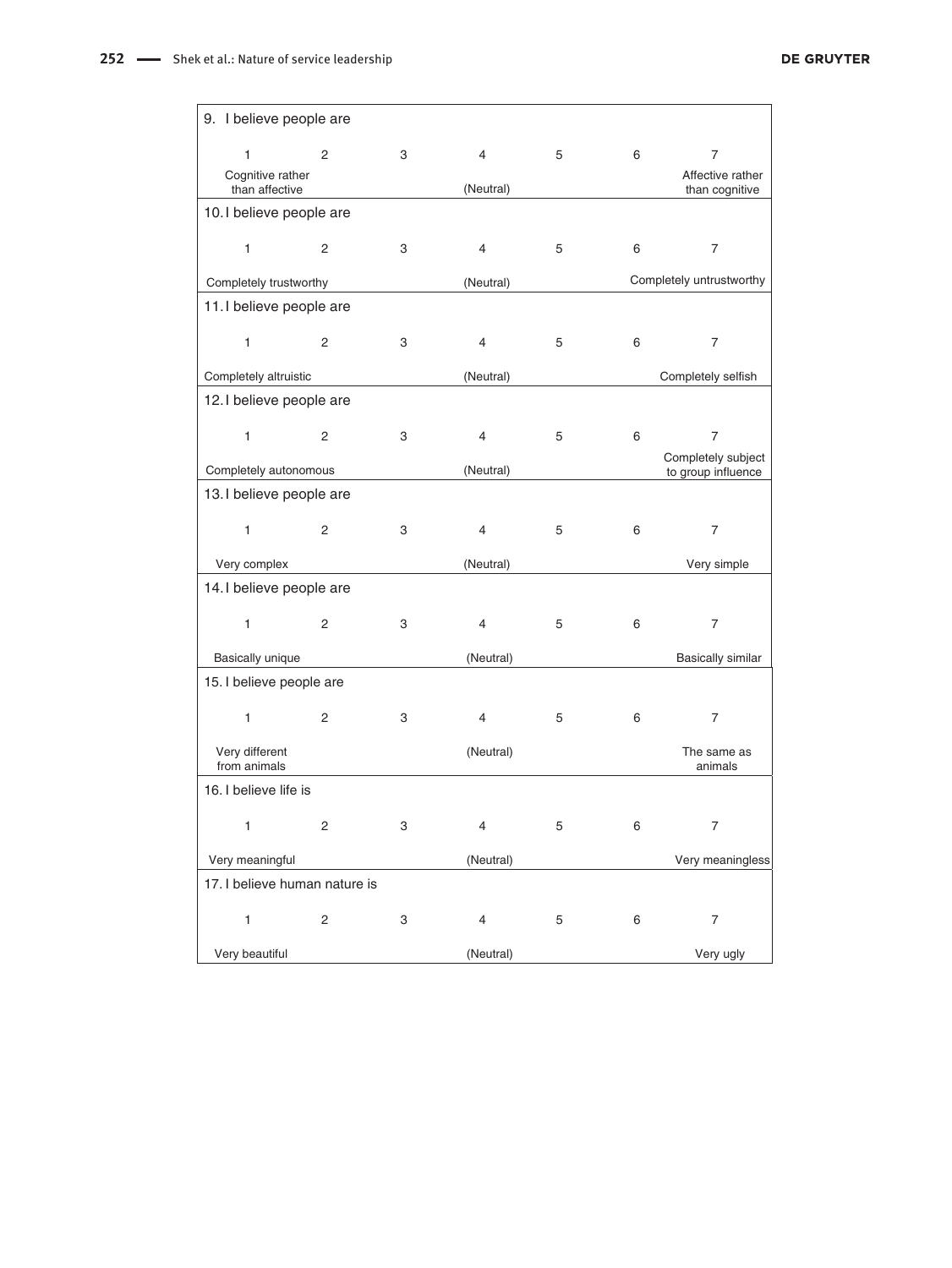#### **Part 2**

| 1. To understand human behavior, we should                                                                  |                                                            |           |           |   |                                |                   |
|-------------------------------------------------------------------------------------------------------------|------------------------------------------------------------|-----------|-----------|---|--------------------------------|-------------------|
| 1                                                                                                           | 2                                                          | 3         | 4         | 5 | 6                              | 7                 |
|                                                                                                             | Understand others by dividing<br>them into simple elements |           |           |   |                                |                   |
|                                                                                                             | Be holistic to                                             |           |           |   |                                | (such as genes or |
|                                                                                                             | understand others                                          |           | (Neutral) |   |                                | components)       |
| In the process of understanding human being, I believe understanding other's subjective<br>2.<br>feeling is |                                                            |           |           |   |                                |                   |
| 1                                                                                                           | $\mathfrak{p}$                                             | 3         | 4         | 5 | 6                              | 7                 |
|                                                                                                             | Very important                                             |           | (Neutral) |   |                                | Not important     |
| I believe that the aim of human behavior is<br>3.                                                           |                                                            |           |           |   |                                |                   |
| 1                                                                                                           | 2                                                          | 3         | 4         | 5 | 6                              | 7                 |
| To purse new feeling,<br>and transcend the<br>current spiritual states                                      |                                                            | (Neutral) |           |   | To attain spiritual<br>balance |                   |

Source: Shek DTL, Lau PSY, Lam CM, Cheung KS, Chak YL,Y Wong CS, et al. (editors) (2007). P.A.T.H.S. to Adulthood: A Jockey Club Youth Enhancement Scheme. Secondary two curriculum (full implementation phase): Training workshop resource kit and CD. Hong Kong: Social Welfare Practice and Research Centre, Department of Social Work, The Chinese University of Hong Kong.

#### What are your scores?

Part 1\_\_\_ Part 2

# **References**

- 1. Bass BM, Bass R. The Bass handbook of leadership: theory, research, and managerial applications. New York, NY: Free Press, 2008.
- 2. Brown DE. Human universals. New York: McGraw-Hill, 1991.
- 3. Uhl-Bien M, Marion R, McKelvey B. Complexity leadership theory: shifting leadership from the industrial age to the knowledge era. Leadership Quart 2007;18:298–318.
- 4. Shek DT, Yu L, Ma CM, Sun RC, Liu TT. Development of a creditbearing service leadership subject for university students in Hong Kong. Int J Adolesc Med Health 2013;25:353–61.
- 5. Chung P. Hong Kong Institute of Service Leadership and Management curriculum framework. Hong Kong: Hong Kong Institute of Service Leadership and Management, 2011.
- 6. Bass BM. Bass and Stogdill's handbook on leadership: theory, research and managerial implications. New York, NY: Free Press, 1990.
- 7. Van Vugt M. Evolutionary origins of leadership and followership. Pers Soc Psychol Rev 2006;10:354–71.
- 8. Haidt J, Joseph C. The moral mind: how five sets of innate intuitions guide the development of many culture-specific virtues,

and perhaps even modules. In: Carruthers P, Laurence S, Stich S, editors. The innate mind: foundations and the future. New York, NY: Oxford University Press, 2008:367–92.

- 9. Turiel E. The development of social knowledge: morality and convention. Cambridge: Cambridge University Press, 1983.
- 10. Allen KE, Stelzner SP, Wielkiewicz RM. The ecology of leadership: adapting to the challenges of a changing world. J Leadership Organ Stud 1999;5:62–82.
- 11. Rost JC. Leadership for the twenty-first century. Westport, MA: Praeger, 1993.
- 12. Rost JC. Moving from individual to relationship: a postindustrial paradigm of leadership. J Leadership Organ Stud 1997;4:3–16.
- 13. Gibney J, Copeland S, Murie A. Toward a 'new' strategic leadership of place for the knowledge-based economy. Leadership 2009;5:5–23.
- 14. Brungardt CL. The new face of leadership: implications for higher education. Available at: [http://www.nwlink.](http://www.nwlink.com/~donclark/leader/lead_edu.html) [com/~donclark/leader/lead\\_edu.html.](http://www.nwlink.com/~donclark/leader/lead_edu.html) Accessed: 2 Sep 2013.
- 15. Scharmer CO, Arthur WB, Day J, Jaworski J, Jung M, Nonaka I, et al. Illuminating the blind spot: leadership in the context of emerging worlds. Available at: [http://www.ottoscharmer.](http://www.ottoscharmer.com/docs/articles/2002_Illuminating_the_Blind_Spot.pdf) [com/docs/articles/2002\\_Illuminating\\_the\\_Blind\\_Spot.pdf](http://www.ottoscharmer.com/docs/articles/2002_Illuminating_the_Blind_Spot.pdf). Accessed: 4 Sep 2013.